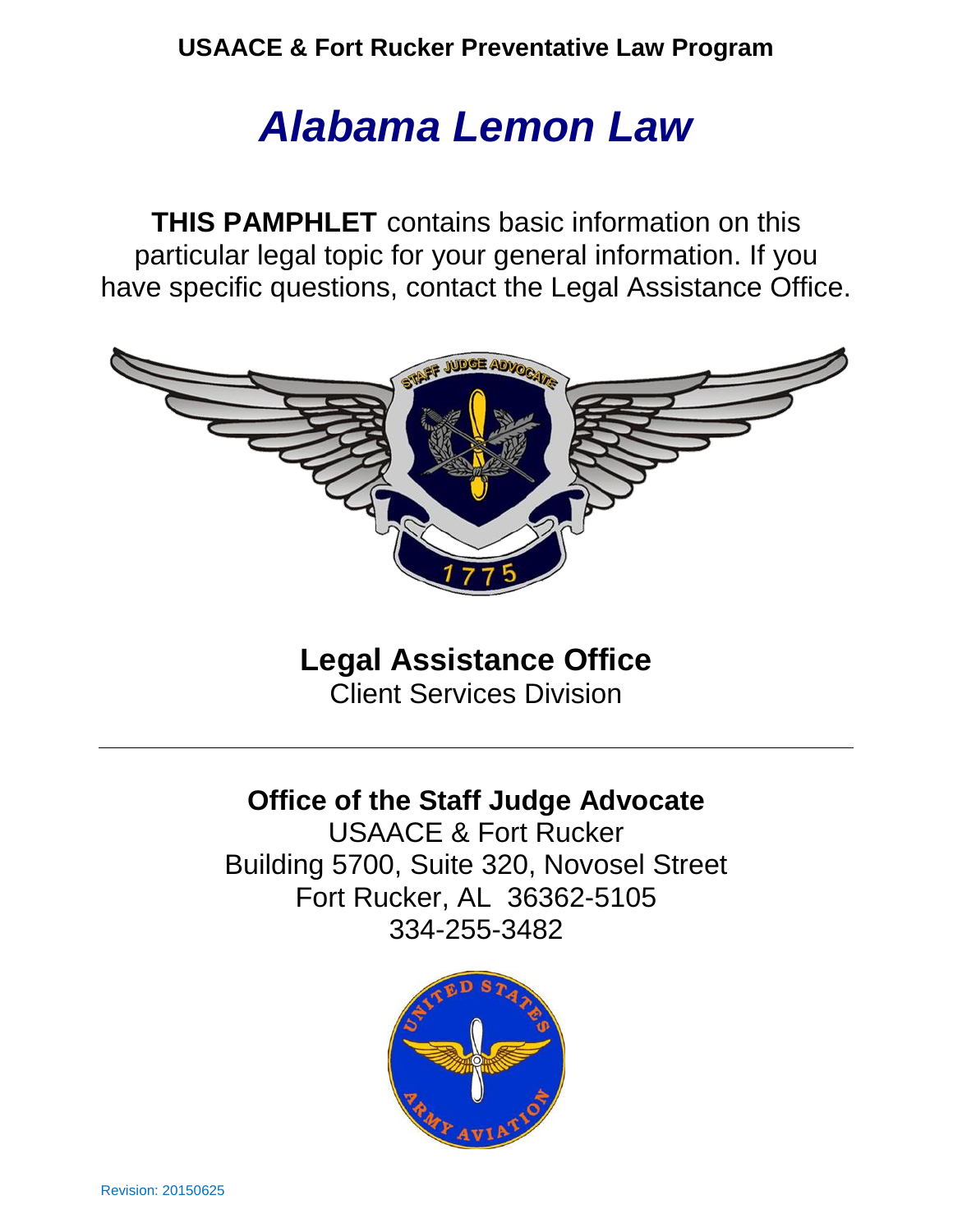

# **Alabama Motor Vehicle Lemon Law**

#### **Who and what come under the lemon law?**

**Consumers:** People that buy qualifying vehicles used in substantial part for personal, family, or household purposes. Anyone entitled to enforce warranty obligations.

**Vehicles:** Self-propelled vehicles intended primarily for use and operation on the public highways. Not motor homes or vehicles weighing 10,000 pounds or more.

# **When do you have a claim?**

You may be able to get your vehicle fixed or replaced under the Alabama lemon law if:

 1. *Your vehicle has a nonconforming condition.* This means that the condition of the vehicle is not the same as stated in the manufacturer's written warranty and the condition significantly impairs the use, value or safety of the vehicle, and arises solely through ordinary use. If you abuse, neglect, modify, or alter the vehicle without the manufacturer's authorization, the lemon law will not apply. If the nonconforming condition arises from an accident or damage after you received the vehicle, the lemon law will not apply.

 2. *After giving timely notice of the nonconforming condition, you have allowed the manufacturer reasonable attempts to correct it.* This means that within 24 months following delivery of the vehicle or 24,000 miles, whichever comes first, either:

 a. The manufacturer (or its agents or its authorized dealers) has tried to fix the problem *three or more times*, and the same nonconforming condition continues to exist even after one final additional attempt by the manufacturer, or

 b. The vehicle is out of service and in the custody of the manufacturer, its agent, or an authorized dealer due to repair attempts for a cumulative total of *30 calendar days*, unless such repairs could not be performed because of conditions beyond the manufacturer's control (e.g., war, invasion, strike, natural disaster)

# **How do you invoke your rights?**

You must first give notice to the manufacturer of the nonconforming condition. Deliver a written statement to the manufacturer describing the vehicle in question, the nonconforming condition, and all previous attempts to correct the nonconforming condition. Identify who made the repair attempts, and when they were made.

# **How long do you have?**

You have until one year after the date of the original delivery of your vehicle OR until the vehicle reaches 12,000 miles, whichever comes first, to give the manufacturer notice of a nonconforming condition.

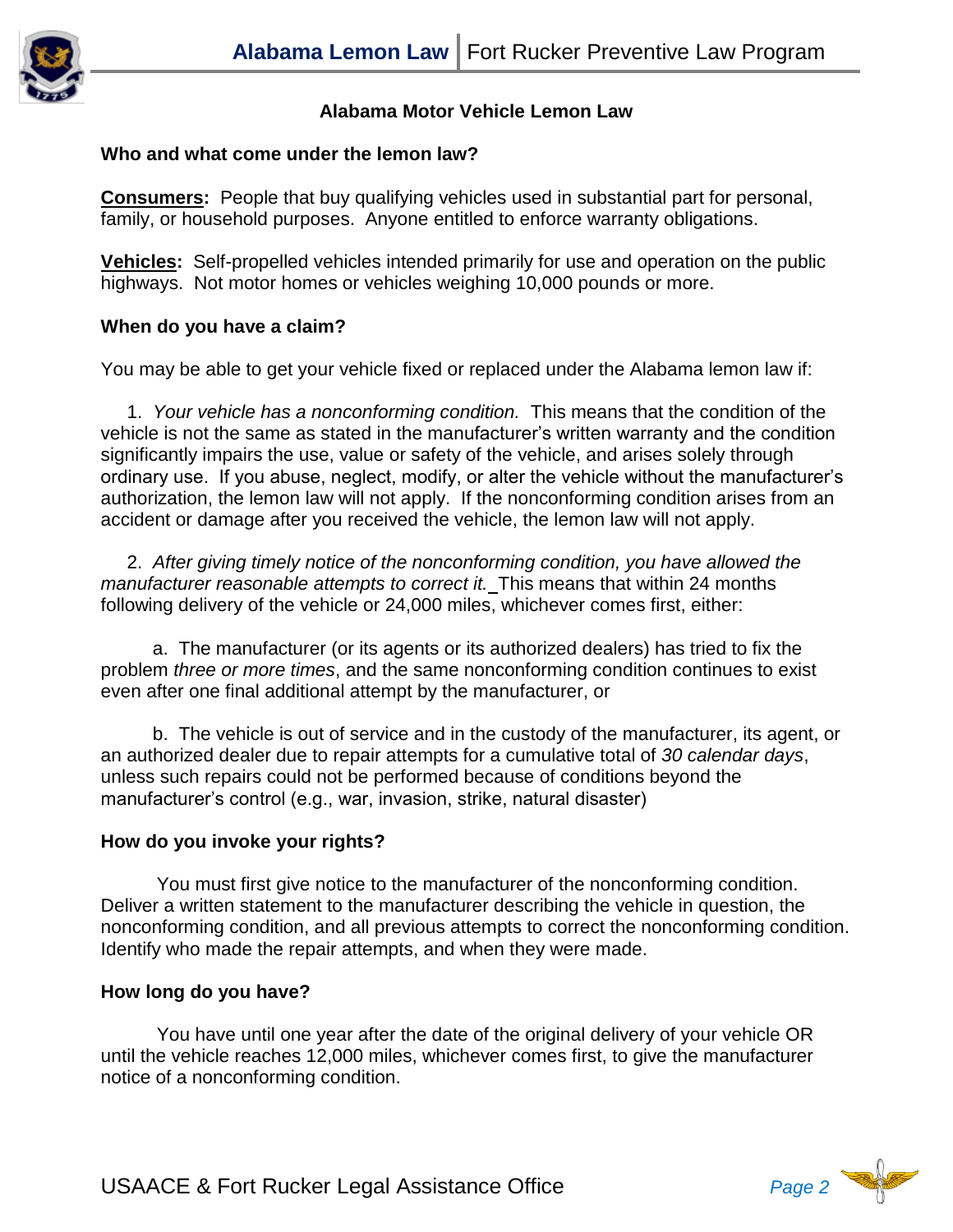

# **What are the manufacturer's obligations?**

**Repair.** If you give notice and deliver to the manufacturer a nonconforming vehicle within one year or 12,000 miles, the manufacturer must attempt to repair the vehicle to try to correct the nonconforming condition. The manufacturer's obligation to repair stops 24 months after delivery of the vehicle or 24,000 miles, whichever comes first.

**Replace.** If, after reasonable attempts, the nonconforming condition continues to exist, the manufacturer may, at the option of the consumer, replace the motor vehicle with a comparable new motor vehicle or shall accept return of the vehicle from the consumer and issue a refund as described below. "Reasonable attempts" means that the manufacturer or its agents or authorized dealers have tried to fix the problem three or more times, and the same nonconforming condition continues to exist even after one final additional attempt by the manufacturer; or that the vehicle has been out of service and in the custody of the manufacturer, its agent, or an authorized dealer due to repair attempts for a cumulative total of 30 calendar days, unless such repairs could not be performed because of conditions beyond the manufacturer's control (e.g., war, invasion, strike, natural disaster).

**Refund.** If, as described above, the consumer has the option to return the vehicle to the manufacturer, the manufacturer must refund to the consumer the full contract price plus the nonrefundable portions of extended warranties and service contracts, all collateral charges (e.g., sales tax, license and registration fees, etc.), all finance charges incurred by the consumer after he first reported the nonconformity, and any incidental damages (e.g., rental cars).

# **What can you do if the manufacturer does not comply?**

If you have properly reported the nonconforming condition and the manufacturer fails to perform its obligations, you may bring a civil action against the manufacturer to enforce the Alabama Motor Vehicle Lemon Law. You have **three years** after the date of **original** delivery of the vehicle to begin civil proceedings against the manufacturer. Before bringing a suit against the manufacturer, you must give notice of a nonconforming condition by certified US mail to the manufacturer and demand correction or repair of the nonconforming condition. (You should already have done this when reporting the condition.) Give the manufacturer seven days to respond to your demand. Note that if a manufacturer has established an informal dispute settlement procedure that complies with federal rules and regulations, you must first exhaust your options under that procedure before bringing a civil action against the manufacturer. If you do bring a suit against the manufacturer, and you win, you will be entitled to repair, replacement, or refund of the vehicle as described above, plus reasonable attorney fees.

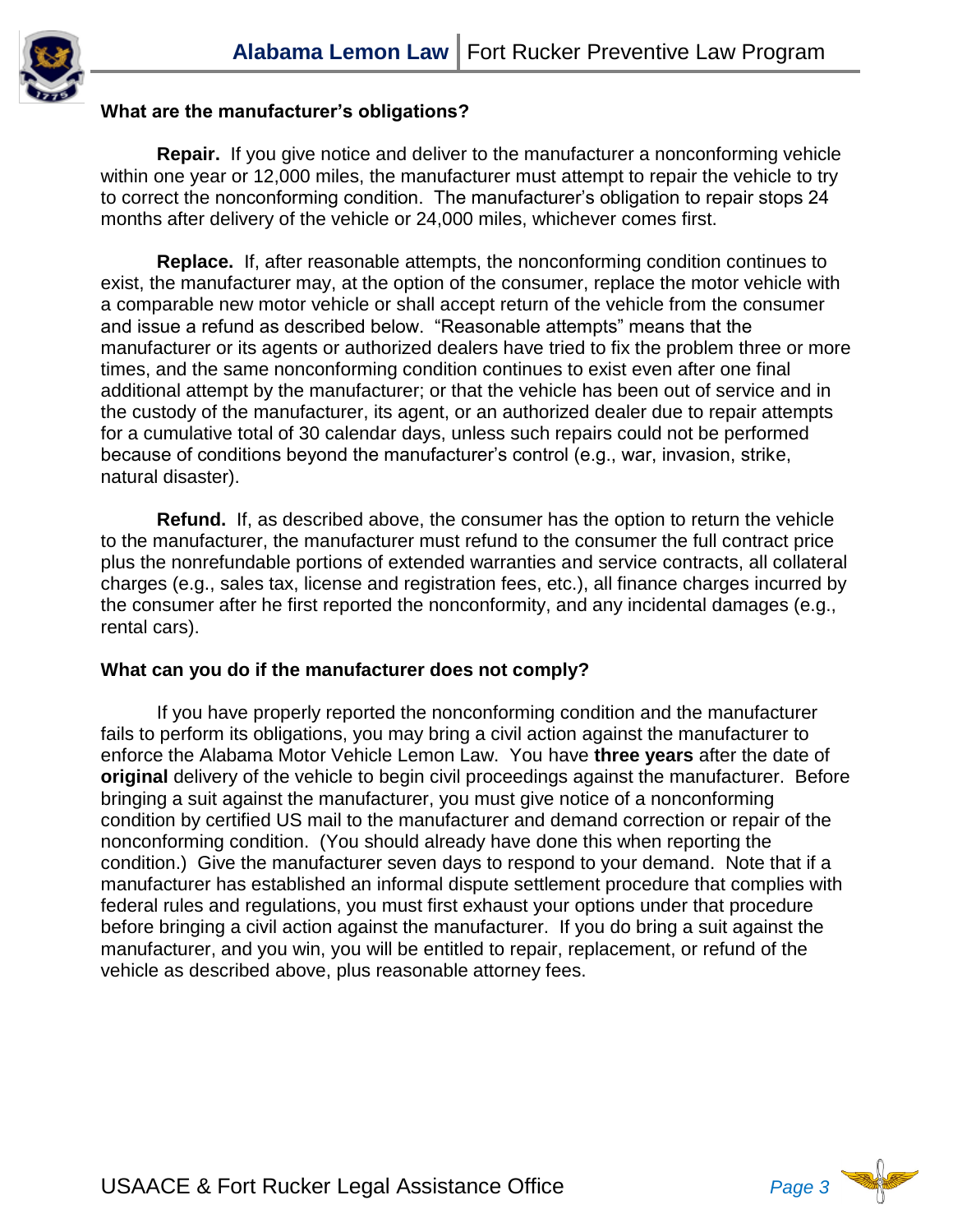

**Title 8: Commercial Law and Consumer Protection Section 20A: Motor Vehicle Lemon Law Rights**

*Code of Ala. § 8-20A-1* (2015)

## **§ 8-20A-1. Definitions.**

As used in this chapter, the following terms shall have the respective meanings as indicated:

**(1) Consumer. --** The purchaser, other than for purposes of resale, of a new or previously untitled motor vehicle used in substantial part for personal, family, or household purposes, and any other person entitled by the terms of such warranty to enforce the obligations of the warranty.

**(2) Motor vehicle. --** Every vehicle intended primarily for use and operation on the public highways which is self-propelled; provided, however, that the term "motor vehicle" shall not apply to motor homes or to any motor vehicle having a manufacturer's gross vehicle weight rating (GVWR) of 10,000 pounds or more.

**(3) Manufacturer. --** The person, firm, or corporation engaged in the business of manufacturing, importing and/or distributing motor vehicles to be made available to a motor vehicle dealer for retail sale.

**(4) Motor vehicle dealer or Authorized dealer. --** The person, firm, or corporation operating under a dealer agreement from a manufacturer, importer, or distributor and who is engaged regularly in the business of buying, selling or exchanging motor vehicles in this state and who has in this state an established place of business.

**(5) Express warranty. --** A written warranty, so labeled, issued by the manufacturer of a new motor vehicle, including any terms or conditions precedent to the enforcement of obligations under that warranty.

**(6) Nonconforming condition. --** Any condition of a motor vehicle which shall not be in conformity with the terms of any express warranty issued by the manufacturer to a consumer and which: (i) significantly impairs the use, value or safety of the motor vehicle and (ii) occurs or arises solely in the course of the ordinary use of the motor vehicle, and which does not arise or occur as a result of abuse, neglect, modification, or alteration of the motor vehicle not authorized by the manufacturer, nor from any accident or other damage to the motor vehicle which occurs or arises after such motor vehicle was delivered by an authorized dealer to the consumer.

**(7) Notice of a nonconforming condition. --** A written statement which shall be delivered to the manufacturer and which shall describe the subject motor vehicle, the nonconforming condition, and shall describe all previous attempts to correct such nonconforming condition by identifying the person, firm or corporation who or which made such attempt, and the time when such attempt was made.

**(8) Lemon law rights period. --** The period ending one year after the date of the original delivery of a motor vehicle to a consumer or the first 12,000 miles of operation, whichever first occurs.

**§ 8-20A-2. Lemon law rights period; nonconforming condition; repair.**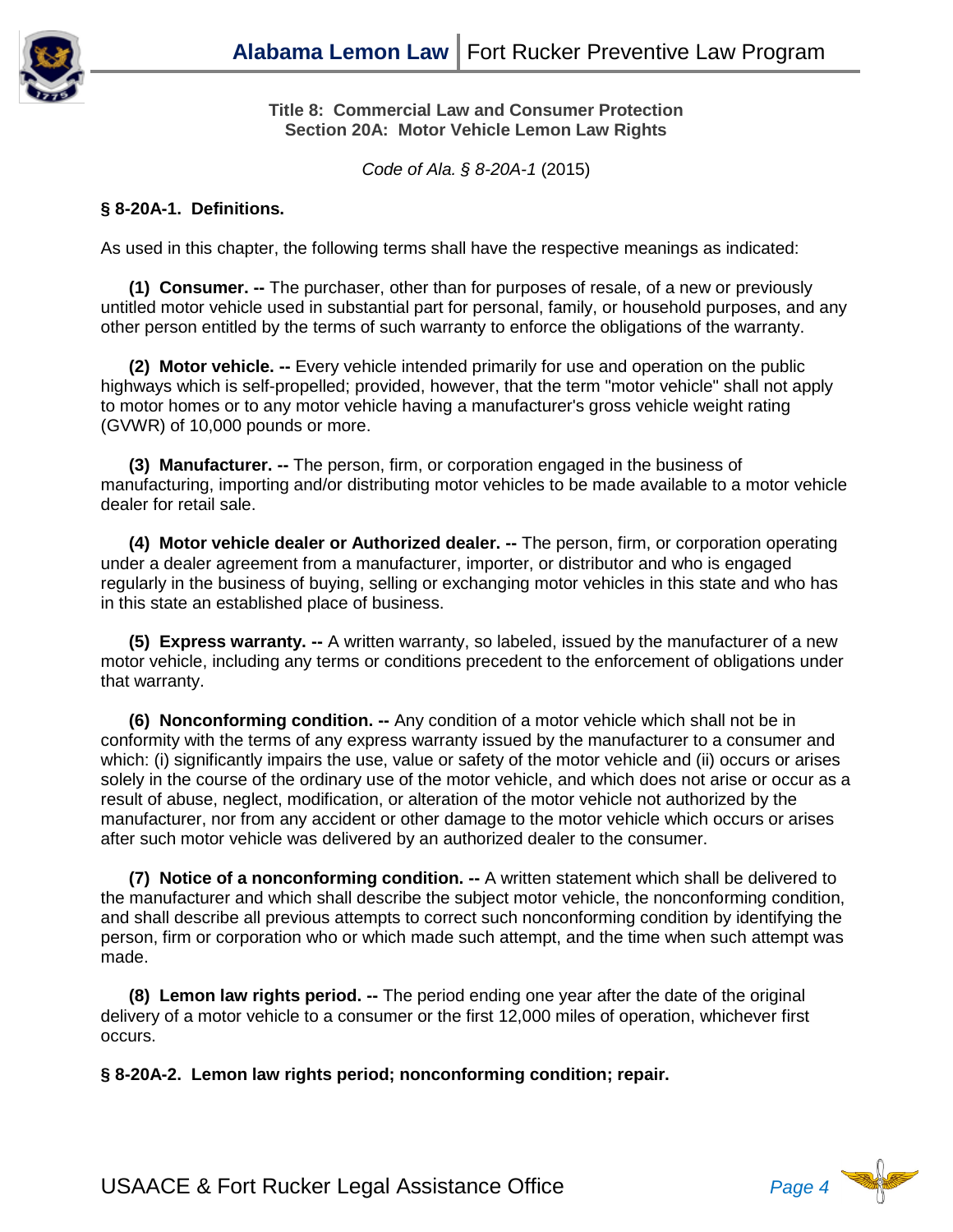

**(a)** If a new motor vehicle does not conform to any applicable express warranty, and the consumer delivers the motor vehicle to the manufacturer, its agent, or its authorized dealer, and gives notice of the nonconforming condition during the lemon law rights period, the manufacturer of the motor vehicle shall be obligated to make such repairs to the motor vehicle as shall be necessary to remedy any nonconforming condition thereof. Such repairs shall be required even after the expiration of the lemon law rights period provided that notice of the nonconforming condition was first given during the lemon law rights period and provided further that the manufacturer's obligation to repair the nonconforming condition shall not extend beyond the period of 24 months following delivery of the vehicle or 24,000 miles, whichever occurs first.

**(b)** If, after reasonable attempts, the manufacturer, its agent, or its authorized dealer is unable to conform the motor vehicle to any express warranty by repairing or correcting a nonconforming condition of the motor vehicle which first occurred during the lemon law rights period, the manufacturer shall, at the option of the consumer, replace the motor vehicle with a comparable new motor vehicle or shall accept return of the vehicle from the consumer and refund to the consumer the following:

 **(1)** The full contract price including, but not limited to, charges for undercoating, dealer preparation and transportation charges, and installed options, plus the nonrefundable portions of extended warranties and service contracts;

 **(2)** All collateral charges, including but not limited to, sales tax, license and registration fees, and similar government charges;

 **(3)** All finance charges incurred by the consumer after he first reported the nonconformity to the manufacturer, its agent, or its authorized dealer; and

 **(4)** Any incidental damages which shall include the reasonable cost of alternative transportation during the period that the consumer is without the use of the motor vehicle because of the nonconforming condition. There shall be offset against any monetary recovery of the consumer a reasonable allowance for the consumer's use of the vehicle. Refunds shall be made to the consumer, and any lien holders, as their interests may appear. A reasonable allowance for use is that amount directly attributable to use by the consumer before his first report of the nonconformity to the manufacturer, agent, or authorized dealer, and must be calculated by multiplying the full purchase price of the motor vehicle by a fraction having as its denominator 100,000 and having as its numerator the number of miles that the vehicle travelled before the first report of nonconformity.

**(c)** It shall be presumed that reasonable attempts to correct a nonconforming condition have been allowed by the consumer if, during the period of 24 months following delivery of the vehicle or 24,000 miles, whichever first occurs, either of the following events shall have occurred:

 **(1)** The same nonconforming condition has been subject to repair attempts three or more times by the manufacturer, its agents or its authorized dealers, at least one of which occurred during the lemon law rights period, plus a final attempt by the manufacturer, and the same nonconforming condition continues to exist; or

 **(2)** The motor vehicle is out of service and in the custody of the manufacturer, its agent, or an authorized dealer due to repair attempts (including the final repair attempt), one of which occurred during the lemon law rights period, for a cumulative total of 30 calendar days, unless such repair could not be performed because of conditions beyond the control of the manufacturer, its agents or authorized dealers, such as war, invasion, strike, fire, flood, or other natural disaster.

USAACE & Fort Rucker Legal Assistance Office *Page 5*

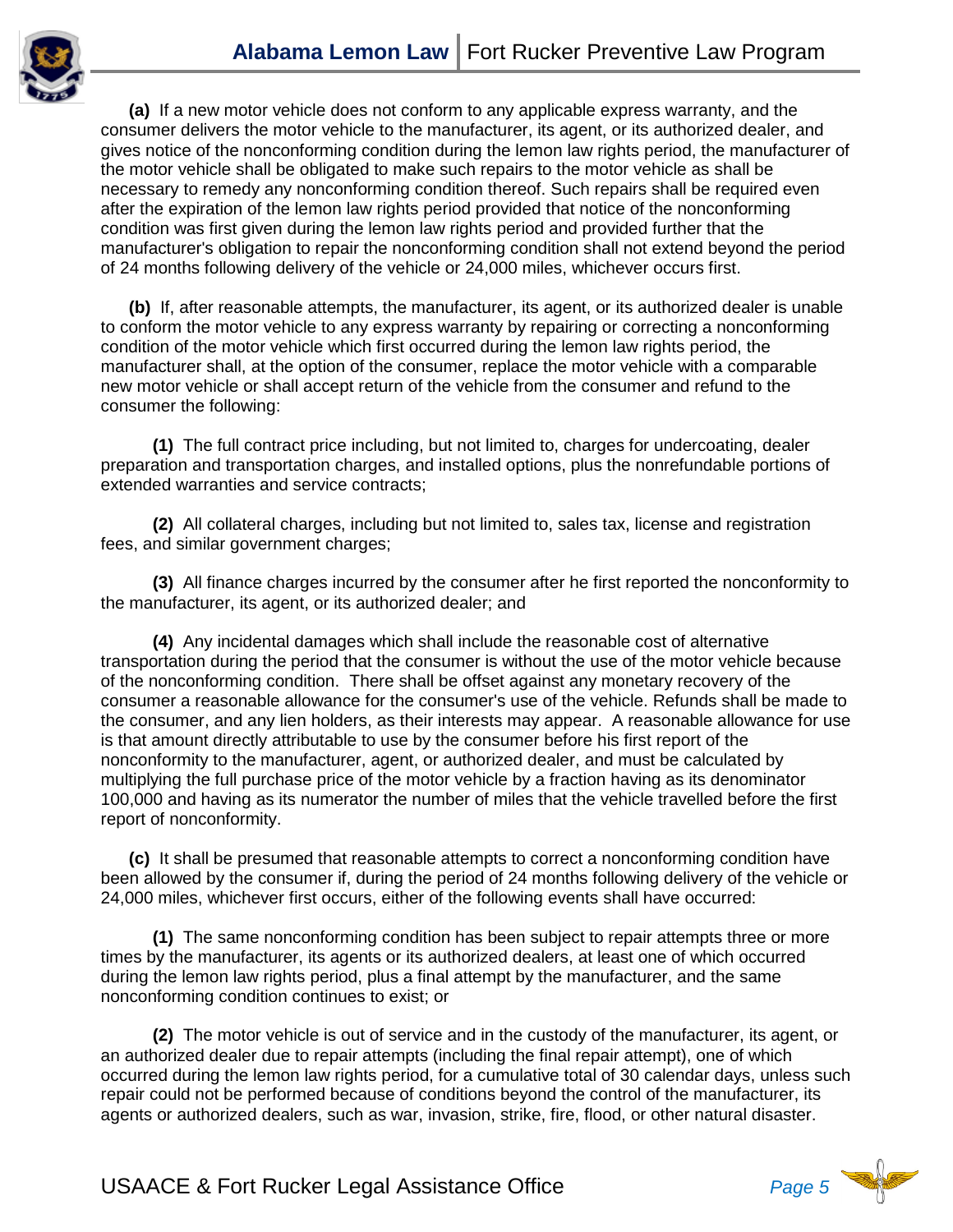

#### **§ 8-20A-3. Violations of chapter; civil action against manufacturer; affirmative defense; attorney's fees.**

**(a)** A consumer sustaining damages as a proximate consequence of the failure by a manufacturer to perform its obligations imposed under this chapter may bring a civil action against the manufacturer to enforce the provisions of this chapter. Prior to the commencement of any such proceeding a consumer must give notice of a nonconforming condition by certified United States mail to the manufacturer and demand correction or repair of the nonconforming condition. If at the time such notice of a nonconforming condition is given to the manufacturer, a presumption has arisen that reasonable attempts to correct a nonconforming condition have been allowed, the manufacturer shall be given a final opportunity to cure the nonconforming condition. The manufacturer shall within seven calendar days of receiving the written notice of nonconforming condition notify the consumer of a reasonably accessible repair facility. After delivery of the new vehicle to the authorized repair facility by the consumer, the manufacturer shall attempt to correct the nonconforming condition and conform the vehicle to the express warranty within a period not to exceed 14 calendar days. If a manufacturer has established an informal dispute settlement procedure which is in compliance with federal rules and regulations, a consumer must first exhaust any remedy afforded to the consumer under the informal dispute procedure of the manufacturer before a cause of action may be instituted under the provisions of this chapter.

**(b)** It shall be an affirmative defense to any claim against the manufacturer under this chapter that: (i) an alleged nonconforming condition does not significantly impair the use, market value, or safety of the motor vehicle; or (ii) a nonconforming condition is a result of abuse, neglect, or any modification or alteration of a motor vehicle by a consumer that is not authorized by the manufacturer.

**(c)** If it is determined that the manufacturer has breached its obligations imposed under this chapter, then the consumer shall be entitled to recover, in addition to the remedy provided under *Section 8-20A-2* above, an additional award for reasonable attorneys fees.

# **§ 8-20A-4. Return of motor vehicle to manufacturer; conditions of resale.**

If a motor vehicle has been returned to the manufacturer under the provisions of this chapter or a similar statute of another state, whether as the result of a legal action or as the result of an informal dispute settlement proceeding, it may not be resold in this state unless:

 **(1)** The manufacturer discloses in writing to the subsequent purchaser the fact that the motor vehicle was returned under the provisions of this chapter and the nature of the nonconformity to the vehicle warranty.

 **(2)** The manufacturer returns the title of the motor vehicle to the Alabama Department of Revenue advising of the return of the motor vehicle under provisions of this chapter with an application for title in the name of the manufacturer. The Department of Revenue shall brand the title issued to the manufacturer and all subsequent titles to the motor vehicle with the following statement:

 THIS VEHICLE WAS RETURNED TO THE MANUFACTURER BECAUSE IT DID NOT CONFORM TO ITS WARRANTY.

**§ 8-20A-5. Liability of motor vehicle dealer or authorized dealer.**

USAACE & Fort Rucker Legal Assistance Office *Page 6*